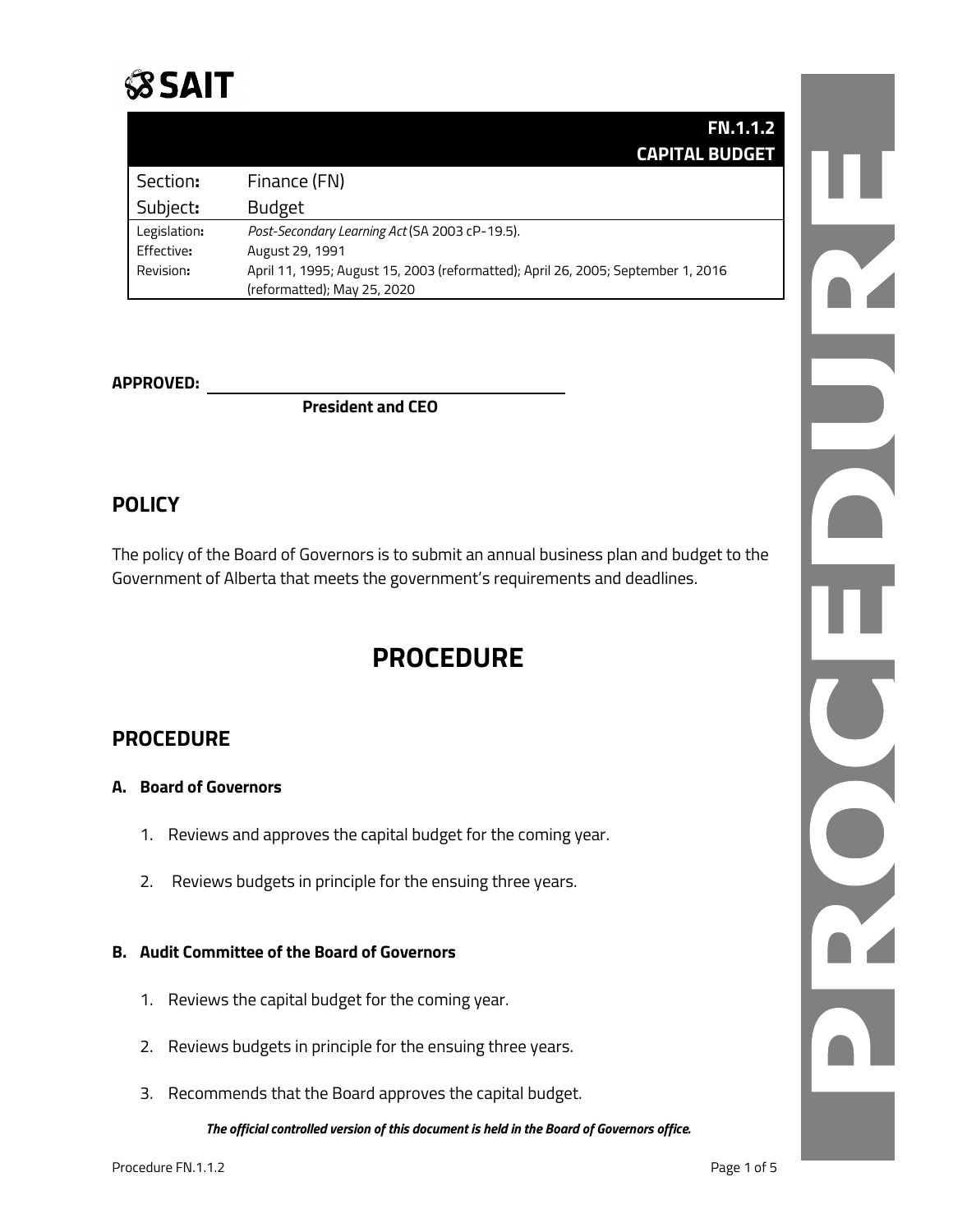

#### **C. Executive Management Committee**

- 1. Provides general direction to the Finance department for the guidelines for preparing the capital budget.
- 2. Determines:
	- a) Capital allocations for site maintenance, building renovations, and furniture and equipment.
	- b) The portion of the furniture and equipment allocation to be reserved at an institutional level and the portion to be allocated to each division.
	- c) Which building renovation projects will be funded.
	- d) Which site maintenance projects will be funded.
- 3. Submits the final capital budget to the Audit Committee of the Board of Governors.

#### **D. Divisional Vice-Presidents**

1. Assess their division's requests and priorities, and allocate their divisional furniture and equipment budget to each of their schools/departments.

#### **E. Finance Department**

- 1. Prepares capital budget guidelines as directed by Executive Management Committee and provides these guidelines to deans, directors and designates.
- 2. Asks all deans, directors and designates to submit their capital equipment requests for the upcoming budget year and subsequent three years at the same time as they submit their operating budget requests.

Furniture and equipment requests:

a) Are capital budget items if they are tangible items with a value of \$1,000 or more (including GST), and have a useful life of more than two years.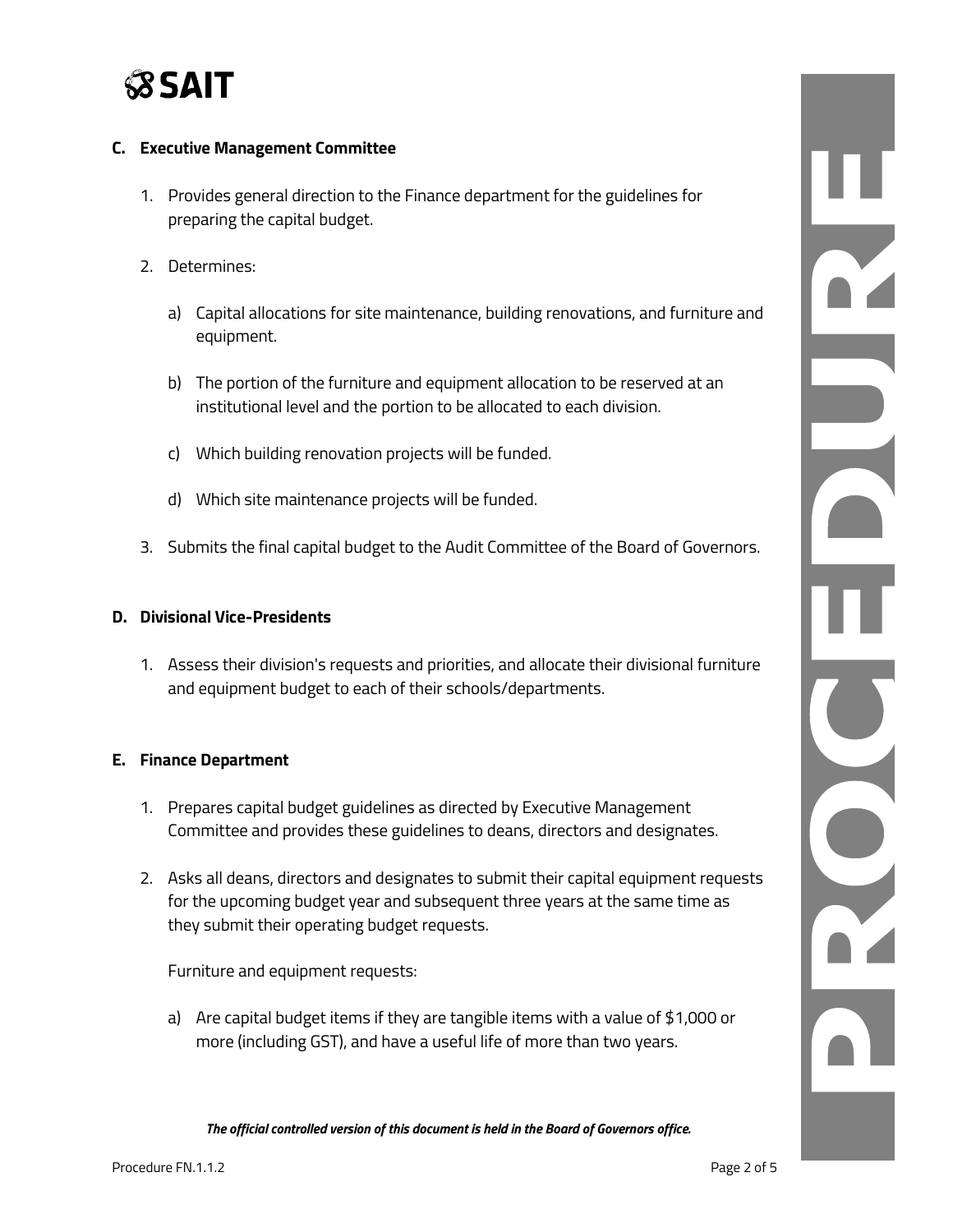

- b) Must identify and include any building renovations or utility requirements, along with their associated costs, to accommodate the requested furniture and equipment.
- 3. Prepares a preliminary report itemizing cost centre requests for furniture and equipment for review by the Facilities Management department and Information Technology Services department with regard to:
	- a) Compatibility in terms of furniture, computers, telephones, photocopiers, and other equipment.
	- b) Compatibility for subsequent service.
	- c) Consistency in pricing.
	- d) Maintenance of campus standards.
- 4. Follows up on issues and concerns arising from this review with business analysts as necessary.
- 5. Prepares and submits a report to Executive Management Committee that:
	- a) Itemizes each school/department's requests for furniture and equipment.
	- b) Summarizes actual furniture and equipment allocations for the previous three years by school/department and by division.

#### **F. Facilities Management Department**

- 1. Asks deans, directors and designates to submit their building renovations requests for the upcoming budget year and ensuing three years at the same time as they submit their operating budget requests. Building renovations are capital alterations/improvements completed on campus buildings, excluding the residence, parkade, bookstore and powerhouse.
- 2. Asks deans, directors and designates to submit their site maintenance requests for the upcoming budget year and ensuing three years at the same time as they submit their operating budget requests. Site maintenance applies to capital alterations/improvements completed on the exterior of buildings, the powerhouse, utility systems, tunnels and grounds (excluding parking areas).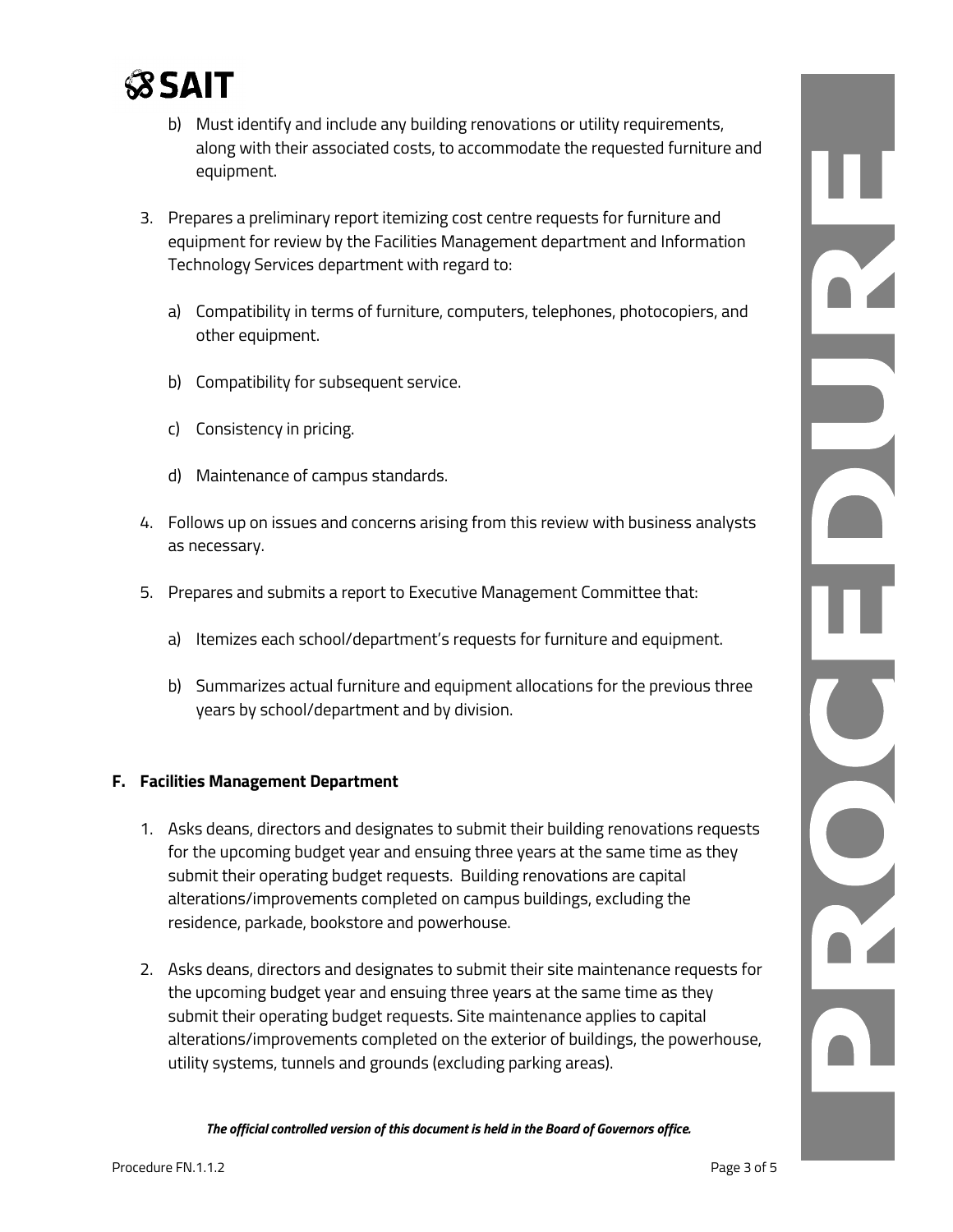

- 3. Reviews the preliminary equipment and furniture request summary report from Finance, seeking clarification from schools/departments as required, and submits comments and recommendations to Finance.
- 4. Prepares and submits a report to Executive Management Committee that:
	- a) Itemizes school/department requests for building renovations and site maintenance;
	- b) Recommends which building renovation and site maintenance projects should be approved.

#### **G. Information Technology Services Department**

1. Reviews the preliminary equipment and furniture request report from Finance, seeks clarification from schools/departments as required, and submits comments and recommendations to Finance.

#### **H. Schools/Departments**

- 1. Develop capital budget requests based on budget guidelines for furniture and equipment, building renovations and site maintenance for the upcoming budget year and the ensuing three years.
- 2. Obtain assistance from Facilities Management and other departments as required, to ensure that requests are planned and budgeted accurately.
- 3. Prioritize their furniture and equipment requests, building renovations requests, and site maintenance requests according to the criteria listed below in Section I of this procedure.
- 4. Submit their prioritized furniture and equipment requests to Finance by the deadline set out in the budget guidelines.
- 5. Submit their prioritized requests for building renovations and site maintenance to Facilities Management by the deadline set out in the budget guidelines.